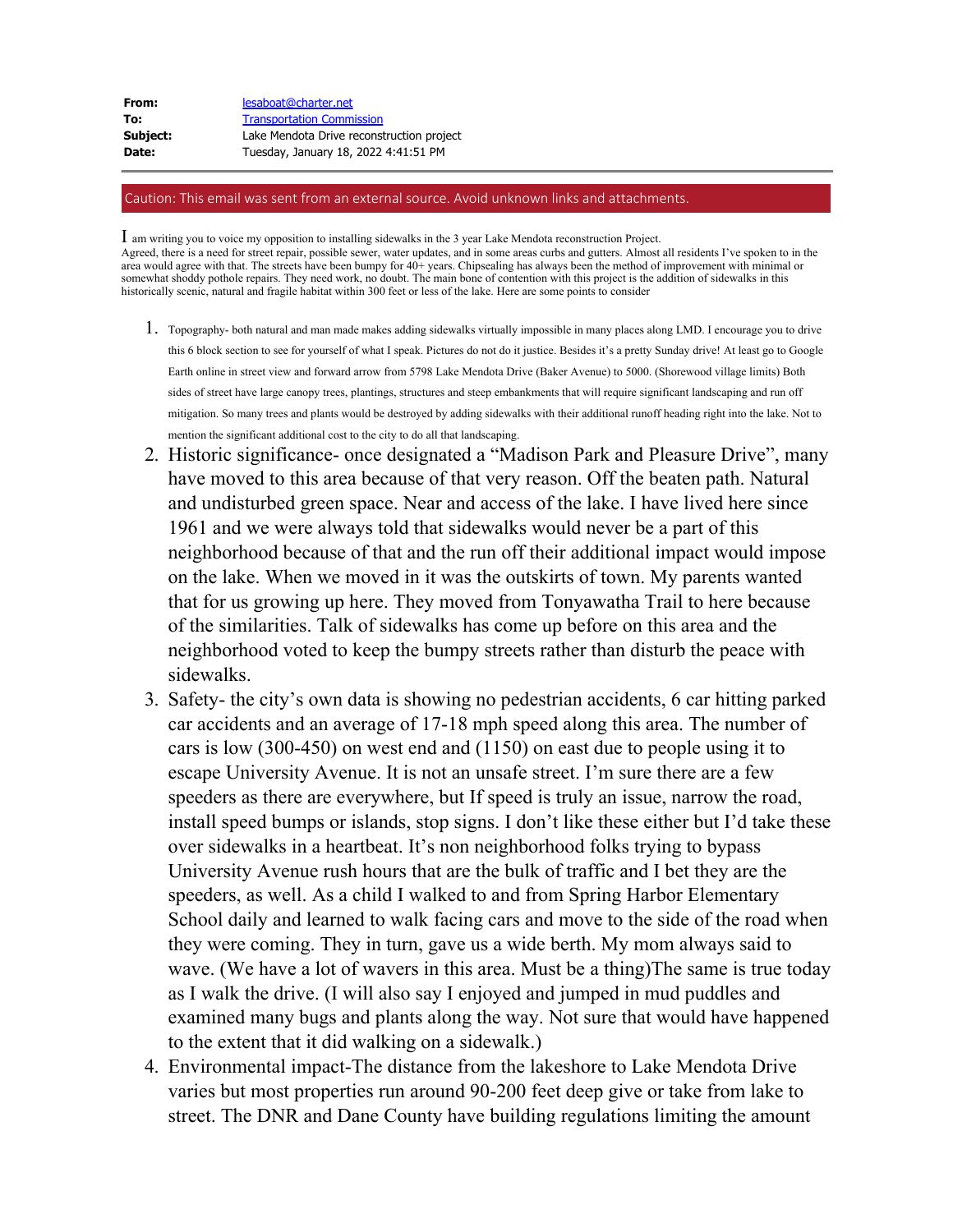of impervious space constructed within 1000 feet of a lake in non municipal areas. Madison city ordinances only has impervious limits within 300 feet of a lake and even this can be waived by the city. But it seems in this very progressive city and a time of climate focus, that environment, particularly our lakes and the areas surrounding them, should have more protection from excessive impervious spaces here and throughout the city. Sidewalks have never existed here. And if you look at other lakes in the area, they don't have sidewalks either. ( Shorewood, Middleton Beach Road, St. Cyr Road, Camelot Drive, Westport, Maple Bluff, Lake Wingra and numerous neighborhoods on Monona, Waubesa, Kegonsa. Even UW second point area has no sidewalks. The theory is that the closer to the lake you are the more pervious land you need to have to absorb run off water adjacent to a body of water. Adding almost a full mile (5280 feet) of sidewalk at 4 ft wide on just one side of the proposed area will add 21,120 square feet of impervious space. Add in that it's most likely going to be 4 inches thick(.33 feet) or more, makes for 6969 cubic feet of concrete that allows no absorption and causes more run off in the immediate vicinity to the lake. Double those numbers for sidewalks on both sides. That's a lot of concrete! Measurements are not exact but in the ballpark. Obviously, I'm leaving out any increased thermal impact of all that concrete on the area and lake and the carbon footprint of concrete construction and installation. I'll leave that to the engineers and scientists. But it's Way too much added impervious space this close to the lake

- 5. Lake Mendota Drive is not just another Madison city street and should not be treated as such. It's proximity to the lake in a suburban, non thoroughfare area makes it one of a kind and really can't be compared to any other in the city. There are no businesses or bus routes on it. From what I understand street improvements typically come with sewer, water, curb, gutter and sidewalks. That's the norm. I also understand you're planning for the long term of this neighborhood. So are we. I don't think we ARE the norm here. It's not selfish to want to protect our natural spaces and preserve the aesthetics and kwan of the area. The monetary (and snow shoveling) costs of sidewalk installation to those affected is frustrating and for some perhaps may even be the straw that breaks the camel's back in forcing them to move as some have said. But those costs, at least in my, and many of those I've talked to's opinion, is not the point. People moved here because of its uniqueness. Because of the natural environment. It's the spirit here. We ARE not the norm. Sidewalks are not in our repertoire.
- 6. Finally, I'd like to elaborate on what was said and omitted at the transportation commission meeting. 1) there was no mention of the 100 plus attendees and 100 questions from the 2.5 hour, 1/11 neighborhood meeting the previous night. Nor was there mention of the 200 person response survey generated by our Spring Harbor Neighborhood Association voicing our opinions (that they were reluctant to even accept and that I hope you now have a copy of…It was sent to James Wolfe) I think he seemed a bit perplexed as to the level of interest in this project. You should know there is a big interest in this project and that was not communicated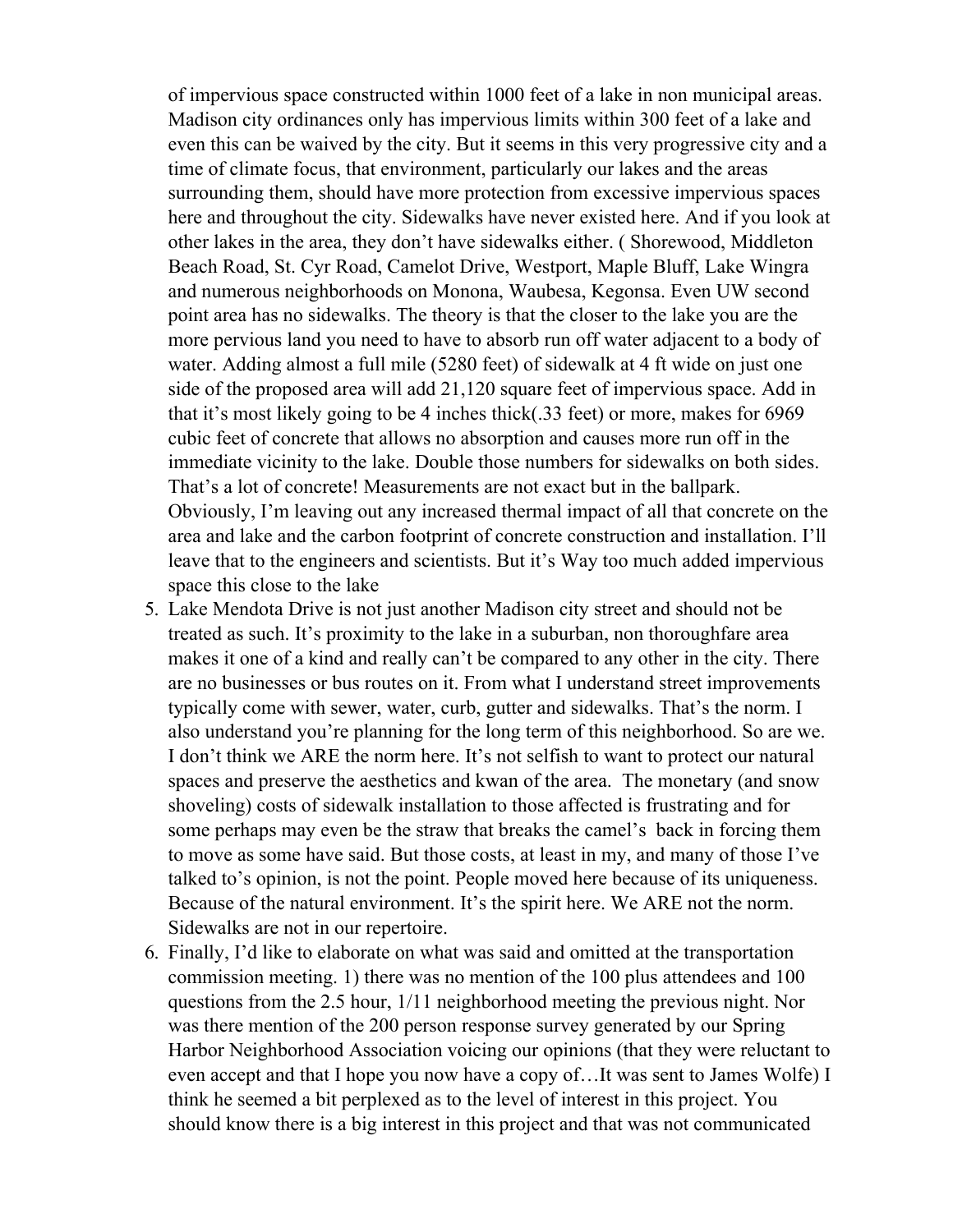2) the two examples our alderman used of our concerns not only were misquoted, but completely mischaracterized and belittled the opinions and legitimate concerns of this neighborhood. The highly vested interest in this project is far beyond what he eluded to. He did not paint us in a very favorable light. We are a very progressive and inclusive neighborhood. Much more than many in my opinion and I don't think that was accurately conveyed 3)This neighborhood was not informed of the extent of this project. The city survey which I, and many were not even informed of, I happened to see in a post on Nextdoor 4 weeks ago and forwarded it to others that I had emails for. It doesn't even mention sidewalk preferences. I'm still not sure who initially was included in notifying us of the project. I'm sure others in the neighborhood are still unaware that it's even in the works. It's Interesting, since there are already stakes in the ground along drive and a timeline presented that purports the plan to be finalized by March and construction starting in August. We feel like we've missed the first half of the ball game coming in on the end of third quarter. 4)only once was it even mentioned during our 1/11 neighborhood meeting that we could speak at the commission meeting on 1/12. I guess it was on one of the slides and was mentioned then. I missed it completely. So had others. Had we been specifically reminded of it at the end of the meeting that we could give our input at your meeting, I'm sure you would have had many more speakers on the topic other than just Faith Fitzpatrick who I believe voiced our concerns fairly accurately. The bottom line here is that Many are feeling a bit blindsided by the whole process along with some disingenuousness of our alderman. It is not sitting well to have not included our input from the get go. If the city survey doesn't even ask about a preference of sidewalks or not, you have to wonder whether that was intentional to avoid a conflict Or just an oversight.

I'm confident that you will take careful consideration of what I've said here and all the input you receive from our neighborhood. (There are so many living here with much expertise who are far more eloquent than I in expressing our concerns. Some very impressive neighbors). Please review the results from the SHNA survey sent to James Wolfe. I'd also like to suggest you view 200 plus comments on Nextdoor (both Colin Punt( "The number of people opposed…")and Tanya Cunningham ("if you're opposed to sidewalks…")started threads regarding the topic). Many good thoughts there. I'm also confident and appreciative of the time and expertise Mr. Wolfe and staff, have spent and will spend in completing a well thought out plan for Lake Mendota Drive. Please, please please come look at the street. It's hard to visualize with all the snow but it's beautiful, natural and it needs to stay that way as much as possible. If for no other reason than that. Then Try to visualize what sidewalks would look like there. Everyday I walk and drive it and try to see how sidewalks would impact each tree, planting and yard. It makes me very sad. There are so many alternatives to traditional sidewalks and we need the city to explore all of them and present them with full transparency. Thanks for your time and efforts.

Lesa Reisdorf